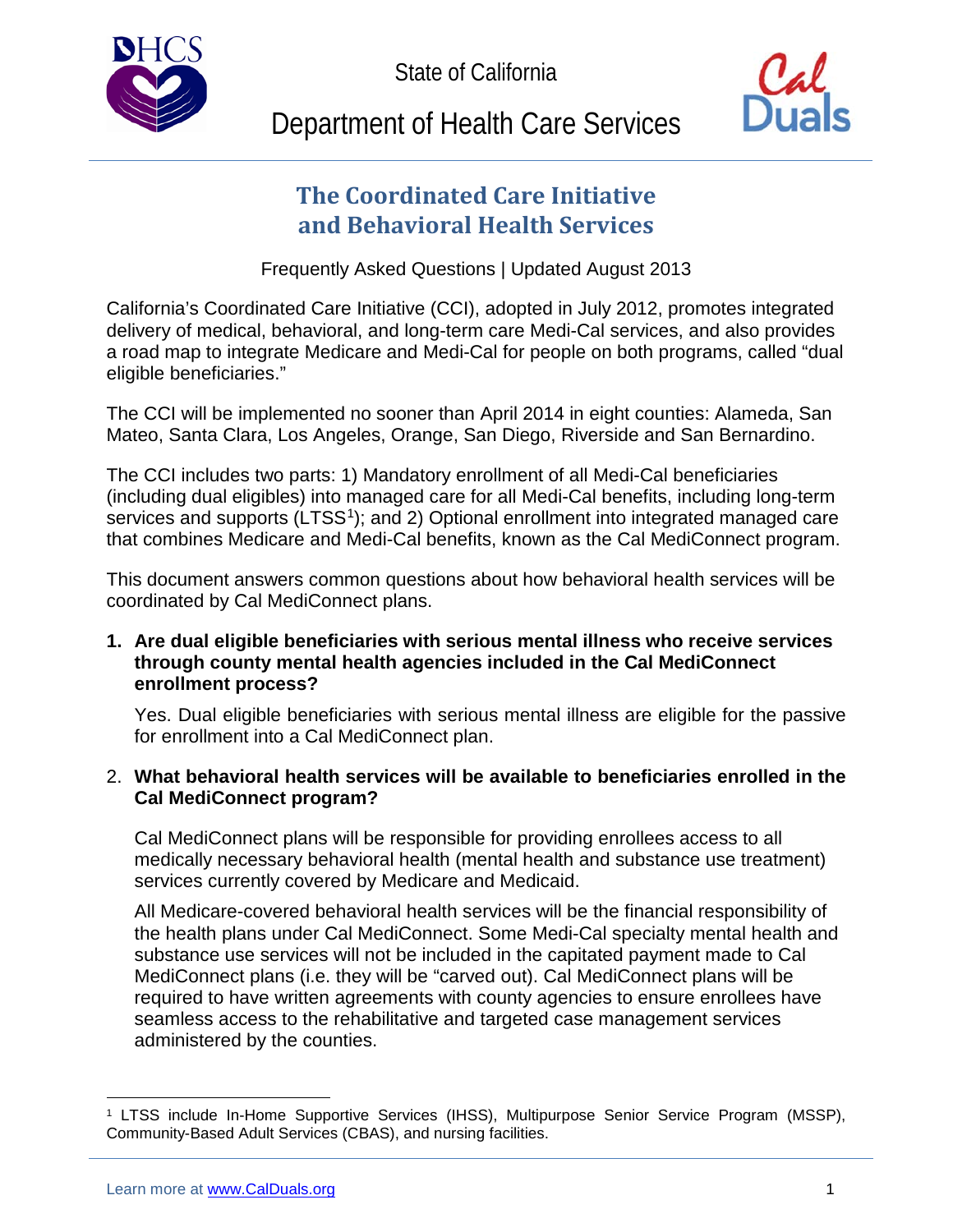#### **3. What does it mean that Medi-Cal specialty mental health and Drug Medi-Cal services are "carved out" of Cal MediConnect?**

Specialty Mental Health Rehabilitative and Targeted Case Management Services and Drug Medi-Cal services listed in the following table will continue to be financed and administered by county agencies under the provisions of the 1915(b) waiver and the approved state plans. They will be excluded from the health plan's capitation payment.

Cal MediConnect plans will be required to coordinate with their local county agencies to provide seamless access to these behavioral health services for individuals who meet the medical necessity criteria.

#### **Behavioral Health Services Not Included as Cal MediConnect Health Plan Benefits**

| Specialty Mental Health Services (1915b waiver)                                                                | Drug Medi-Cal benefits                                |
|----------------------------------------------------------------------------------------------------------------|-------------------------------------------------------|
| 1. Portion of psychiatric inpatient hospital services not covered by<br>Medicare as the primary coverage/payer | Methadone<br>1.<br>maintenance therapy                |
| Mental health services (individual and group therapy, assessment,<br>2.                                        | Day care rehabilitation<br>2.                         |
| collateral, plan development)*                                                                                 | 3.<br>Outpatient individual                           |
| Medication support services*<br>3.                                                                             | and group counseling                                  |
| Day treatment intensive<br>4.                                                                                  | Perinatal residential<br>4 <sup>1</sup>               |
| Day rehabilitation<br>5.                                                                                       | services                                              |
| Crisis intervention<br>6.                                                                                      | Naltrexone treatment for<br>5.<br>narcotic dependence |
| Crisis stabilization                                                                                           |                                                       |
| Adult residential treatment services<br>8.                                                                     |                                                       |
| Crisis residential treatment services<br>9.                                                                    |                                                       |
| 10. Psychiatric health facility Services                                                                       |                                                       |
| 11. Targeted case management                                                                                   |                                                       |

\* These are bundled services and when unbundled some may be covered by Medicare

#### **4. How will Cal MediConnect enrollees with serious mental illness receive psychotherapeutic prescription drugs?**

Dual eligible beneficiaries enrolled in Cal MediConnect will receive their pharmacy benefits through Medicare Part D provided by their Cal MediConnect plan.

# **5. How will the state ensure beneficiaries get all the services they need if some are carved out of Cal MediConnect?**

The state is implementing a "strategy for shared accountability" to ensure health plans and counties have aligned incentives to coordinate services that are in the beneficiaries' best interest. The state is requiring that Cal MediConnect plans and county's mental health and substance use agencies expand existing agreements or develop Memorandums of Understanding (MOUs) that describe how the screening, assessment, referral and ongoing care and problem resolution processes will work for beneficiaries who meet the medical necessity criteria for specialty mental health and substance use services. Additionally, there will be ongoing quality monitoring and